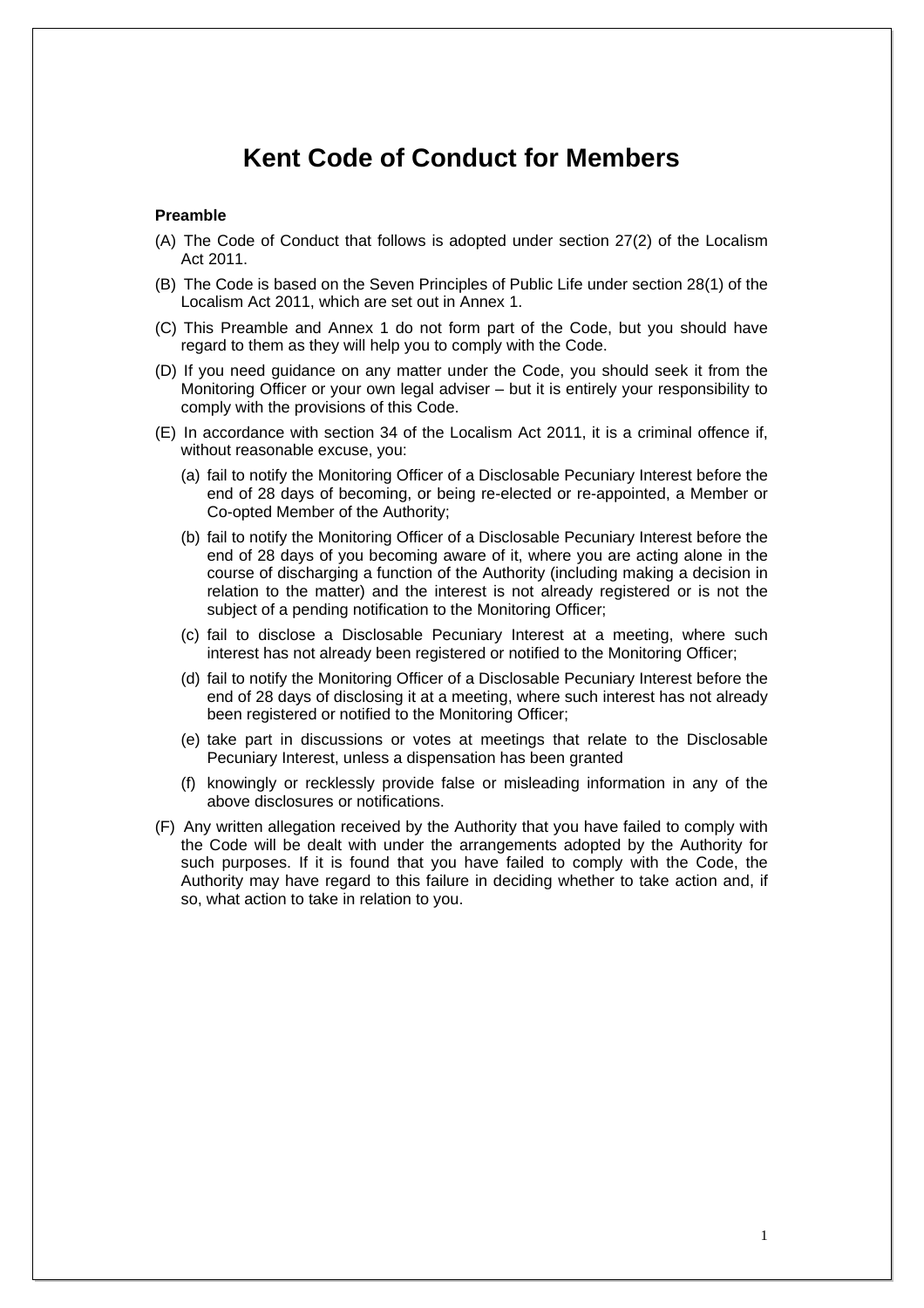## **THE CODE**

## **1. Interpretation**

In this Code:

**"Associated Person"** means (either in the singular or in the plural):

- (a) a family member or any other person with whom you have a close association, including your spouse, civil partner, or somebody with whom you are living as a husband or wife, or as if you are civil partners; or
- (b) any person or body who employs or has appointed such persons, any firm in which they are a partner, or any company of which they are directors; or
- (c) any person or body in whom such persons have a beneficial interest in a class of securities exceeding the nominal value of £25,000; or
- (d) any body of which you are in a position of general control or management and to which you are appointed or nominated by the Authority; or
- (e) any body in respect of which you are in a position of general control or management:
	- (i) exercising functions of a public nature; or
	- (ii) directed to charitable purposes; or
	- (iii) one of whose principal purposes includes the influence of public opinion or policy (including any political party or trade union).

**"Authority"** means Tonbridge and Malling Borough Council

**"Authority Function"** means any one or more of the following interests that relate to the functions of the Authority:

- (a) housing where you are a tenant of the Authority provided that those functions do not relate particularly to your tenancy or lease; or
- (b) school meals or school transport and travelling expenses where you are a parent or guardian of a child in full time education, or are a parent governor of a school, unless it relates particularly to the school which your child attends;
- (c) statutory sick pay under Part XI of the Social Security Contributions and Benefits Act 1992 - where you are in receipt of, or are entitled to the receipt of, such pay;
- (d) an allowance, payment or indemnity given to members of the Authority;
- (e) any ceremonial honour given to members of the Authority;
- (f) setting council tax or a precept under the Local Government Finance Act 1992.

**"Code"** means this Code of Conduct.

**"Co-opted Member"** means a person who is not an elected member of the Authority but who is a member of:

- (a) any committee or sub-committee of the Authority, or
- (b) and represents the Authority on, any joint committee or joint sub-committee of the Authority; and
- (c) who is entitled to vote on any question that falls to be decided at any Meeting.

**"Disclosable Pecuniary Interest"** means those interests of a description specified in regulations made by the Secretary of State (as amended from time to time) as set out in Annex 2 and where either it is:

- (a) your interest or
- (b) an interest of your spouse or civil partner, a person with whom you are living as husband and wife, or a person with whom you are living as if you were civil partners and provided you are aware that the other person has the interest.

**"Interests"** means Disclosable Pecuniary Interests and Other Significant Interests.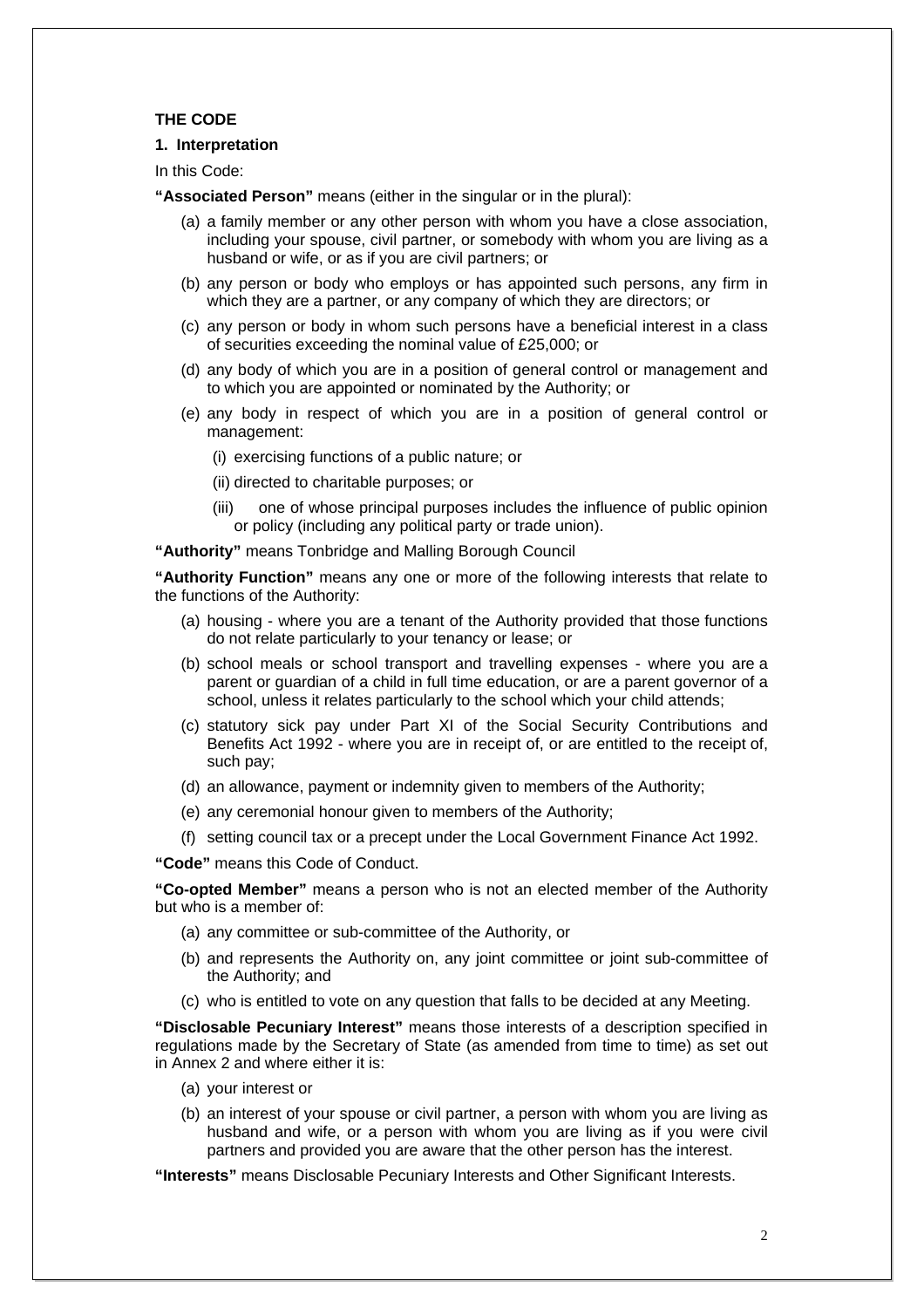**"Meeting"** means any meeting of:

- (a) the Authority;
- (b) the executive of the Authority;
- (c) any of the Authority's or its executive's committees, sub-committees, joint committees and/or joint sub-committees.

**"Member"** means a person who is an elected member of the Authority and includes a Co-opted Member.

**"Other Significant Interest"** means an interest (other than a Disclosable Pecuniary Interest or an interest in an Authority Function) in any business of the Authority which:

- (a) may reasonably be regarded as affecting the financial position of yourself and/or an Associated Person to a greater extent than the majority of:
	- a. other council tax payers, ratepayers or inhabitants of the electoral division or ward, as the case may be, affected by the decision; or
	- b. (in other cases) other council tax payers, ratepayers or inhabitants of the Authority's area; or
- (b) relates to the determination of your application (whether made by you alone or jointly or on your behalf) for any approval, consent, licence, permission or registration or that of an Associated Person;

and where, in either case, a member of the public with knowledge of the relevant facts would reasonably regard the interest as being so significant that it is likely to prejudice your judgment of the public interest.

 **"Register of Members' Interests"** means the Authority's register of Disclosable Pecuniary Interests established and maintained by the Monitoring Officer under section 29 of the Localism Act 2011.

**"Sensitive Interest"** means information, the details of which, if disclosed, could lead to you or a person connected with you being subject to violence or intimidation.

## **Scope**

**2.** You must comply with this Code whenever you act in your capacity as a Member or Co-opted Member of the Authority.

## **General obligations**

- **3.** (1)You must, when using or authorising the use by others of the resources of the Authority:
	- (a) act in accordance with the Authority's reasonable requirements; and
	- (b) ensure that such resources are not used improperly for political purposes (including party political purposes).
	- (2) You must not:
		- (a) bully any person;
		- (b) intimidate or attempt to intimidate any person who is or is likely to be a complainant, a witness, or involved in the administration of any investigation or proceedings, in relation to an allegation that a Member (including yourself) has failed to comply with this Code;
		- (c) do anything that compromises, or is likely to compromise, the impartiality or integrity of those who work for, or on behalf of, the Authority;
		- (d) disclose information given to you in confidence by anyone, or information acquired by you which you believe, or ought reasonably to be aware, is of a confidential nature, except where:
			- (i) you have the written consent of a person authorised to give it; or
			- (ii) you are required by law to do so; or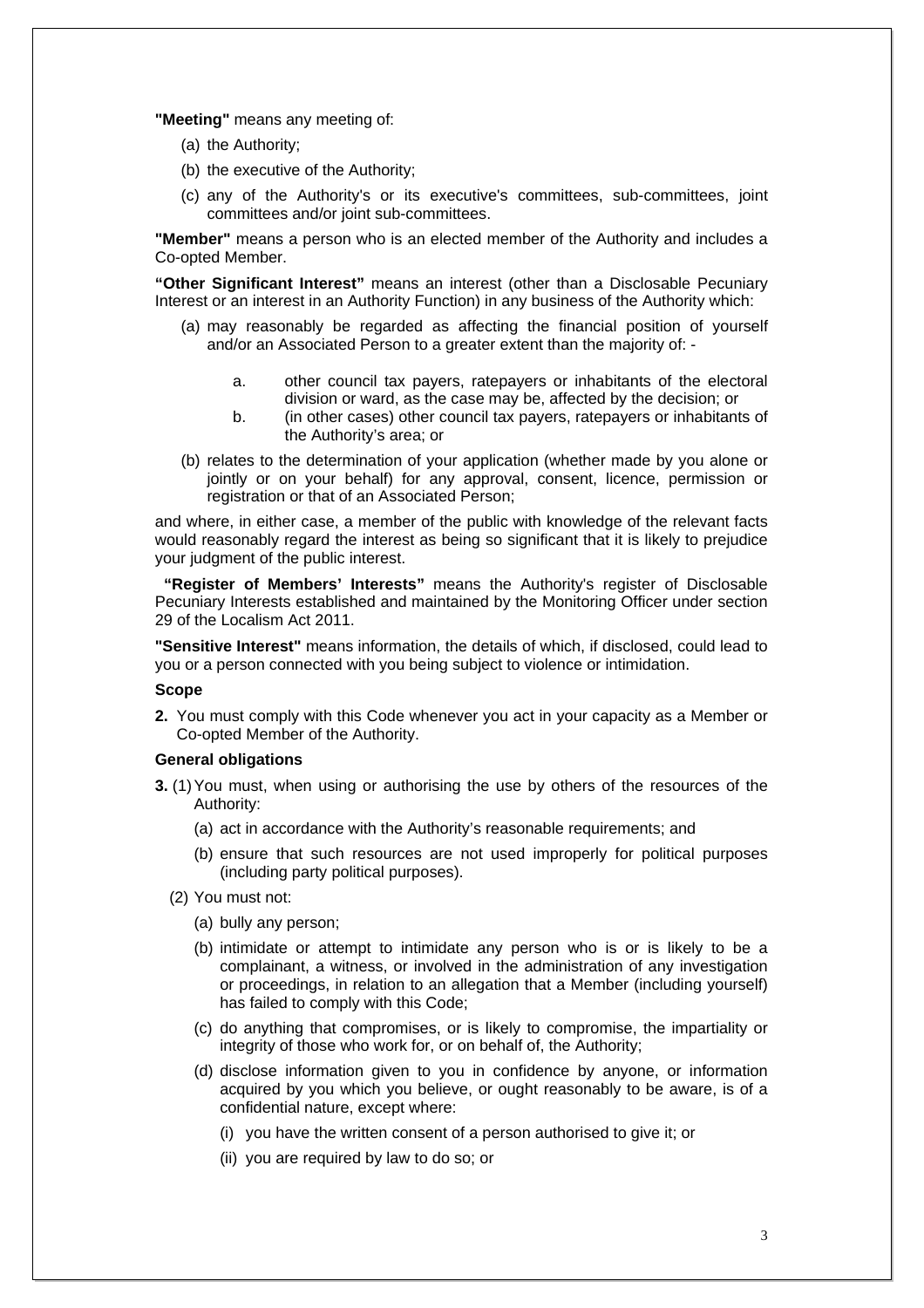- (iii) the disclosure is made to a third party for the purpose of obtaining professional advice provided that the third party agrees not to disclose the information to any other person; or
- (iv) the disclosure is:
	- reasonable and in the public interest; and
	- made in good faith and in compliance with the reasonable requirements of the Authority;
- (e) prevent another person from gaining access to information to which that person is entitled by law;
- (f) conduct yourself in a manner which could reasonably be regarded as bringing your office or the Authority into disrepute;
- (g) use or attempt to use your position as a Member improperly to confer on or secure for yourself or any other person, an advantage or disadvantage.

## **Registering Disclosable Pecuniary Interests**

- **4.** (1) You must, before the end of 28 days beginning with the day you become a Member or Co-opted Member of the Authority, or before the end of 28 days beginning with the day on which this Code takes effect (whichever is the later), notify the Monitoring Officer of any Disclosable Pecuniary Interest.
	- (2) In addition, you must, before the end of 28 days beginning with the day you become aware of any new Disclosable Pecuniary Interest or change to any interest already registered, register details of that new interest or change, by providing written notification to the Monitoring Officer.
	- (3) Where you have a Disclosable Pecuniary Interest in any matter to be dealt with, or being dealt with, by you acting alone in the course of discharging a function of the Authority (including making a decision in relation to the matter), then if the interest is not registered in the Register of Members' Interests and is not the subject of a pending notification, you must notify the Monitoring Officer before the end of 28 days beginning with the day you become aware of the existence of the interest.

## **Declaring Interests**

- **5**. (1) Whether or not a Disclosable Pecuniary Interest has been entered onto the Register of Members' Interests or is the subject of a pending notification, you must comply with the disclosure procedures set out below.
	- (2) Where you are present at a Meeting and have a Disclosable Pecuniary Interest or Other Significant Interest (and you are aware that you have such an interest) in any matter to be considered, or being considered, at the Meeting, you must:
		- (a) disclose the Interest; and
		- (b) explain the nature of that Interest at the commencement of that consideration or when the Interest becomes apparent (subject to paragraph 6, below); and unless you have been granted a dispensation:
		- (c) not participate in any discussion of, or vote taken on, the matter at the Meeting; and
		- (d) withdraw from the Meeting room in accordance with the Authority's Procedure Rules whenever it becomes apparent that the business is being considered; and
		- (e) not seek improperly to influence a decision about that business.
	- (3) Where you have a Disclosable Pecuniary Interest or Other Significant Interest in any business of the Authority where you are acting alone in the course of discharging a function of the Authority (including making an executive decision), you must: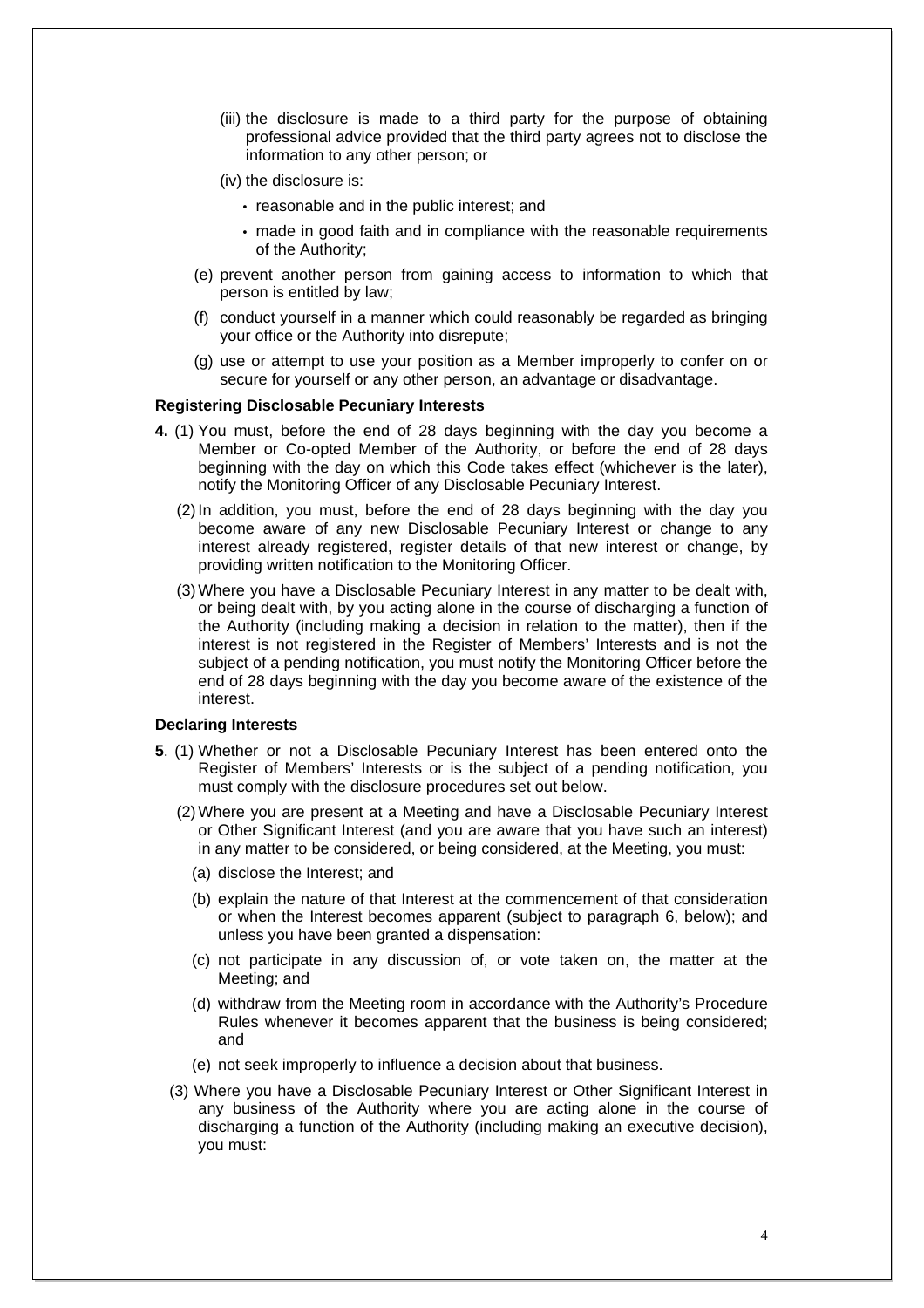- (a) notify the Monitoring Officer of the interest and its nature as soon as it becomes apparent; and
- (b) not take any steps, or any further steps, in relation to the matter except for the purpose of enabling the matter to be dealt with otherwise than by you; and
- (c) not seek improperly to influence a decision about the matter.
- (4) Where you have an Other Significant Interest in any business of the Authority, you may attend a Meeting but only for the purpose of making representations, answering questions or giving evidence relating to the business, provided that the public are also allowed to attend the Meeting for the same purpose. Having made your representations, given evidence or answered questions you must:
	- (a) not participate in any discussion of, or vote taken on, the matter at the Meeting; and
	- (b) withdraw from the Meeting room in accordance with the Authority's Procedure Rules.

## **Sensitive Interests**

- **6.** (1) Where you consider that the information relating to any of your Disclosable Pecuniary Interests is a Sensitive Interest, and the Monitoring Officer agrees, the Monitoring Officer will not include details of the Sensitive Interest on any copies of the Register of Members' Interests which are made available for inspection or any published version of the Register, but may include a statement that you have an interest, the details of which are withheld under this paragraph.
	- (2) You must, before the end of 28 days beginning with the day you become aware of any change of circumstances which means that information excluded under paragraph 6(1) is no longer a Sensitive Interest, notify the Monitoring Officer asking that the information be included in the Register of Members' Interests.
	- (3) The rules relating to disclosure of Interests in paragraphs 5(2) and (3) will apply, save that you will not be required to disclose the nature of the Sensitive Interest, but merely the fact that you hold an interest in the matter under discussion.

### **Gifts and Hospitality**

- **7.** (1) You must, before the end of 28 days beginning with the day of receipt/acceptance, notify the Monitoring Officer of any gift, benefit or hospitality with an estimated value of £100 or more, or a series of gifts, benefits and hospitality from the same or an associated source, with an estimated cumulative value of £100 or more, which are received and accepted by you (in any one calendar year) in the conduct of the business of the Authority, the business of the office to which you have been elected or appointed or when you are acting as representative of the Authority. You must also register the source of the gift, benefit or hospitality.
	- (2) Where any gift, benefit or hospitality you have received or accepted relates to any matter to be considered, or being considered at a Meeting, you must disclose at the commencement of the Meeting or when the interest becomes apparent, the existence and nature of the gift, benefit or hospitality, the person or body who gave it to you and how the business under consideration relates to that person or body. You may participate in the discussion of the matter and in any vote taken on the matter, unless you have an Other Significant Interest, in which case the procedure in paragraph 5 above will apply.
	- (3) You must continue to disclose the existence and nature of the gift, benefit or hospitality at a relevant Meeting, for 3 years from the date you first registered the gift, benefit or hospitality.
	- (4) The duty to notify the Monitoring Officer does not apply where the gift, benefit or hospitality comes within any description approved by the Authority for this purpose.

#### **Dispensations**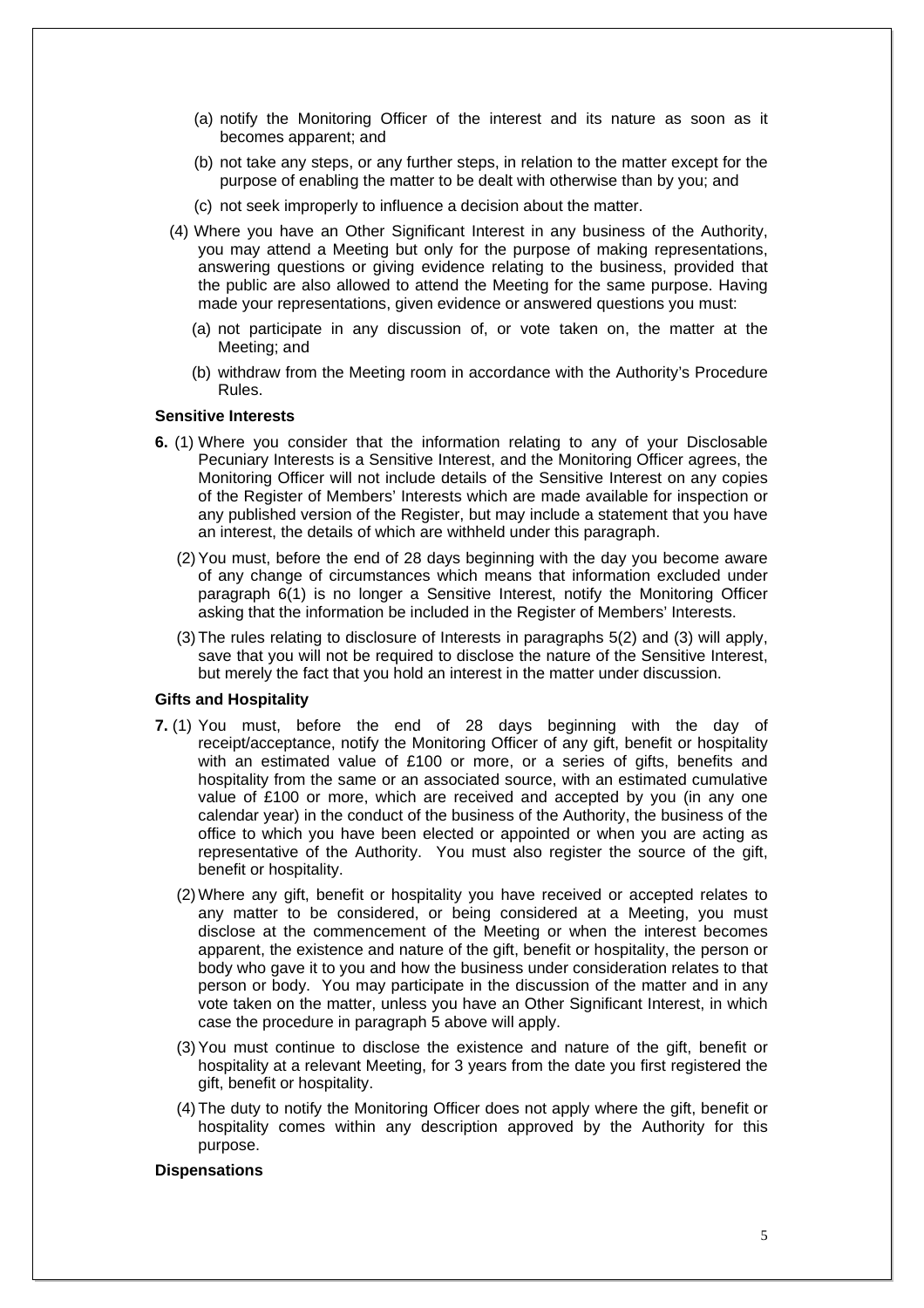- **8.**(1) The Standards & Training Committee or the Monitoring Officer (where authorised) may, on a written request made to the Monitoring Officer (as appointed Proper Officer for the receipt of applications for dispensation) by a Member with an Interest, grant a dispensation relieving the Member from either or both of the restrictions on participating in discussions and in voting (referred to in paragraph 5 above).
	- (2) A dispensation may be granted only if, after having had regard to all relevant circumstances, the Standards & Training Committee or the Monitoring Officer (where authorised) considers that:
		- (a) without the dispensation the number of persons prohibited from participating in any particular business would be so great a proportion of the body transacting the business as to impede the transaction of the business; or
		- (b) without the dispensation, the representation of different political groups on the body transacting any particular business would be so upset as to alter the likely outcome of any vote relating to the business; or
		- (c) granting the dispensation is in the interests of persons living in the Authority's area; or
		- (d) without the dispensation each member of the Authority's executive would be prohibited from participating in any particular business to be transacted by the Authority's executive; or
		- (e) it is otherwise appropriate to grant a dispensation.
	- (3) A dispensation must specify the period for which it has effect, and the period specified may not exceed four years.
	- (4) Paragraph 5 above does not apply in relation to anything done for the purpose of deciding whether to grant a dispensation under this paragraph 8.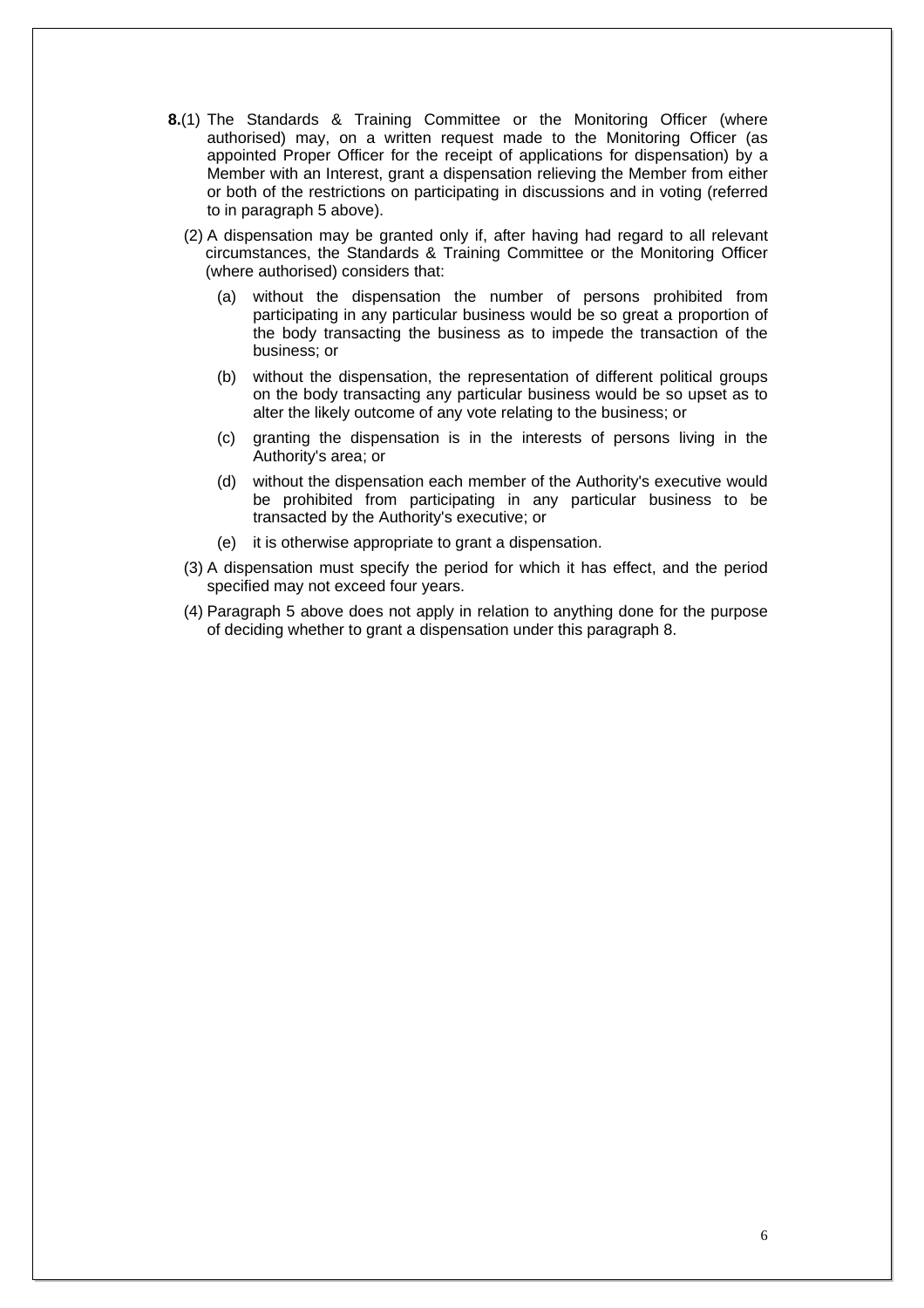**ANNEX 1**

## **THE SEVEN PRINCIPLES OF PUBLIC LIFE**

In accordance with the Localism Act 2011, and in order to help maintain public confidence in this Authority, you are committed to behaving in a manner that is consistent with the following principles. However, it should be noted that these Principles do not create statutory obligations for Members and do not form part of the Code. It follows from this that the Authority cannot accept allegations that they have been breached.

**SELFLESSNESS**: You should act solely in terms of the public interest and never improperly confer an advantage or disadvantage on any person or act to gain financial or other material benefits for yourself, your family, a friend or close associate.

**INTEGRITY:** You should exercise independent judgment and not compromise your position by placing yourself under obligations to outside individuals or organisations who might seek to influence you in the performance of your official duties. You should behave in accordance with all legal obligations, alongside any requirements contained within this Authority's policies, protocols and procedures, including on the use of the Authority's resources. You should value your colleagues and staff and engage with them in an appropriate manner and one that underpins the mutual respect that is essential to good local government. You should treat people with respect, including the organisations and public you engage with and those you work alongside.

**OBJECTIVITY:** In carrying out public business, including making public appointments, awarding contracts, or recommending individuals for rewards and benefits, you should make choices on merit. You should deal with representations or enquiries from residents, members of the communities and visitors fairly, appropriately and impartially. You should champion the needs of the whole community and especially your constituents, including those who did not vote for you.

**ACCOUNTABILITY**: You are accountable to the public for your decisions and actions and should fully co-operate with whatever scrutiny is appropriate to your office.

**OPENNESS**: You should be as open and as transparent as possible about all the decisions and actions that you take to enable residents to understand the reasoning behind those decisions and to be informed when holding you and other Members to account. You should give reasons for your decisions and restrict information only when the wider public interest or the law clearly demands it. You should listen to the interests of all parties, including relevant advice from statutory and other professional officers, taking all relevant information into consideration, remaining objective and making decisions on merit.

**HONESTY:** You have a duty to declare interests relating to your public duties and to take steps to resolve any conflicts arising in a way that protects the public interest. You should not allow other pressures, including the financial interests of yourself or others connected to you, to deter you from pursuing constituents' casework, the interests of the Authority's area or the good governance of the Authority in a proper manner.

**LEADERSHIP:** Through leadership and example you should promote and support high standards of conduct when serving in your public post. You should provide leadership through behaving in accordance with these principles when championing the interests of the community with other organisations as well as within this Authority.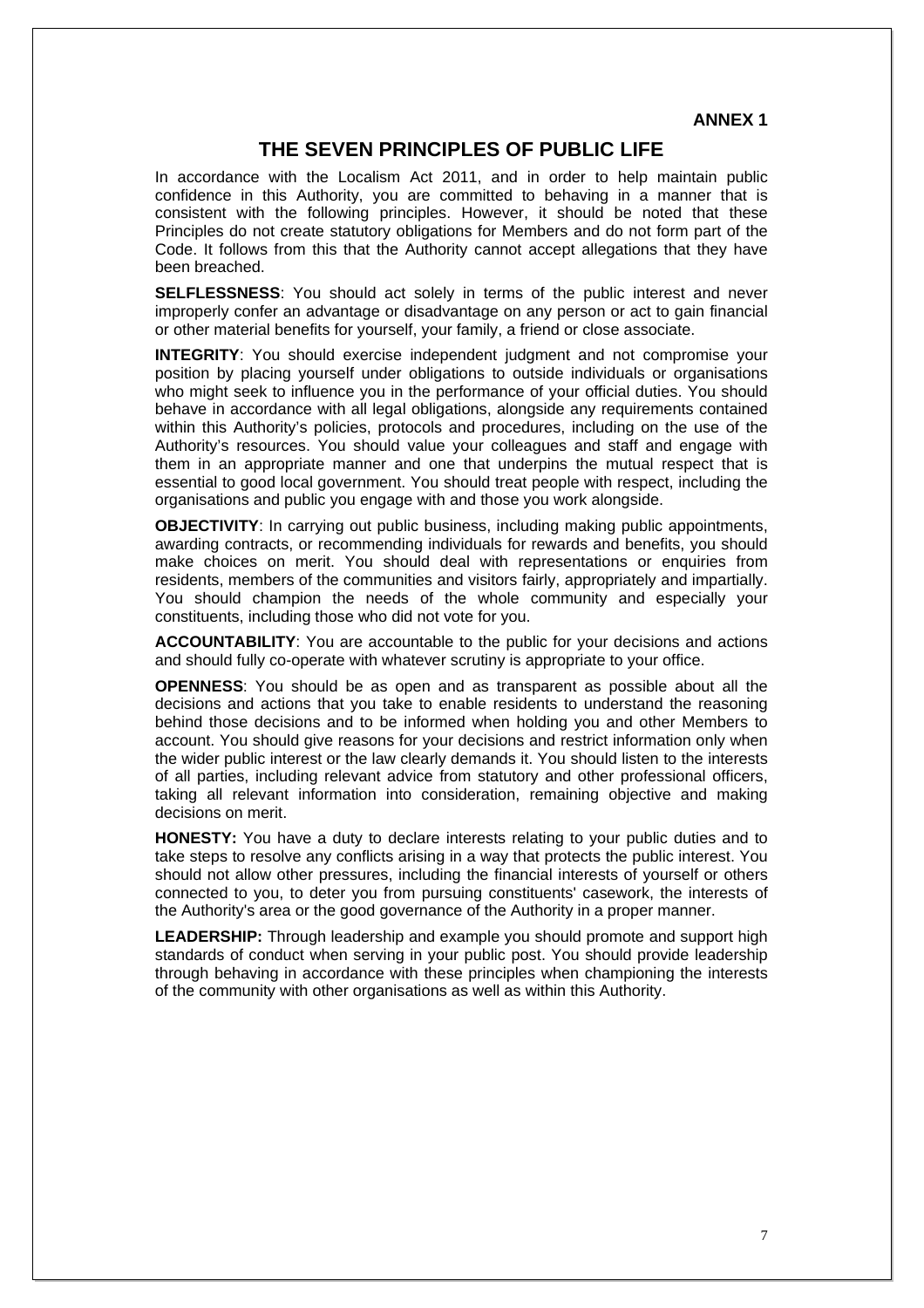## **Disclosable Pecuniary Interests, as prescribed by regulations, are as follows:**

The descriptions on Disclosable Pecuniary Interests are subject to the following definitions:

**"the Act"** means the Localism Act 2011

**"body in which the relevant person has a beneficial interest"** means a firm in which the relevant person is a partner or a body corporate of which the relevant person is a director, or in the securities of which the relevant person has a beneficial interest

**"director"** includes a member of the committee of management of an industrial and provident society

**"land"** excludes an easement, servitude, interest or right in or over land which does not carry with it a right for the relevant person (alone or jointly with another) to occupy the land or to receive income

**"M"** means a member of the relevant authority

**"member"** includes a co-opted member

**"relevant authority"** means the authority of which M is a member

**"relevant period"** means the period of 12 months ending with the day on which M gives a notification for the purposes of section 30(1), or section 31(7), as the case may be, of the Act

**"relevant person"** means M or any other person referred to in section 30(3)(b) of the Act (the Member's spouse, civil partner, or somebody with whom they are living as a husband or wife, or as if they were civil partners).

**"securities"** means shares, debentures, debenture stock, loan stock, bonds, units of a collective investment scheme within the meaning of the Financial Services and Markets Act 2000 and other securities of any description, other than money deposited with a building society

| <b>Interest</b>                                         | <b>Description</b>                                                                                                                                                                                                                                                           |
|---------------------------------------------------------|------------------------------------------------------------------------------------------------------------------------------------------------------------------------------------------------------------------------------------------------------------------------------|
| Employment, office,<br>trade, profession or<br>vacation | Any employment, office, trade, profession or vocation carried on<br>for profit or gain.                                                                                                                                                                                      |
| Sponsorship                                             | Any payment or provision of any other financial benefit (other<br>than from the relevant authority) made or provided within the<br>relevant period in respect of any expenses incurred by M in<br>carrying out duties as a member, or towards the election<br>expenses of M. |
|                                                         | This includes any payment or financial benefit from a trade<br>union within the meaning of the Trade Union and Labour<br>Relations (Consolidation) Act 1992.                                                                                                                 |
| Contracts                                               | Any contract which is made between the relevant person (or a<br>body in which the relevant person has a beneficial interest) and<br>the relevant authority:                                                                                                                  |
|                                                         | (a) under which goods or services are to be provided or works<br>are to be executed; and                                                                                                                                                                                     |
|                                                         | (b) which has not been fully discharged.                                                                                                                                                                                                                                     |
| Land                                                    | Any beneficial interest in land which is within the area of the                                                                                                                                                                                                              |